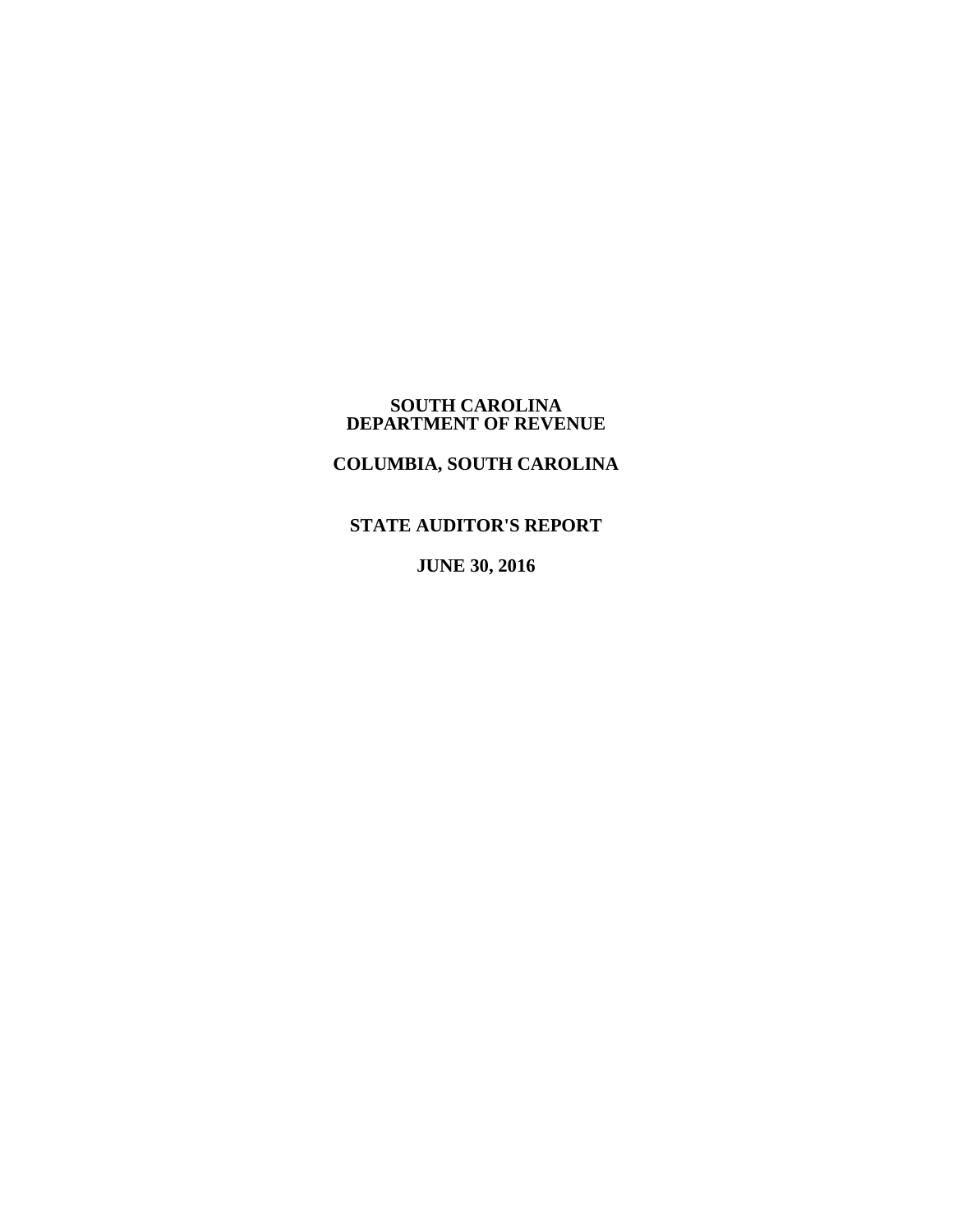

# INDEPENDENT ACCOUNTANT'S REPORT ON APPLYING AGREED-UPON PROCEDURES

July 19, 2017

Mr. W. Hartley Powell, Director South Carolina Department of Revenue Columbia, South Carolina

We have performed the procedures described in Attachment 1, which were agreed to by the management of the South Carolina Department of Revenue (the Department), solely to assist you in evaluating the systems, processes and behaviors of the Department for the fiscal year ended June 30, 2016. The sufficiency of these procedures is solely the responsibility of the specified parties in this report. Consequently, we make no representation regarding the sufficiency of the procedures described in Attachment 1 for the purpose of which the agreedupon procedures report has been requested or for any other purpose.

This agreed-upon procedures engagement was conducted in accordance with attestation standards established by the American Institute of Certified Public Accountants. We were not engaged to and did not conduct an examination or review, the objective of which would be an opinion or conclusion, respectively, on the systems, processes and behaviors of the Department. Accordingly, we do not express an opinion or conclusion. Had we performed additional procedures, other matters might have come to our attention that would have been reported to you.

The concept of materiality does not apply to findings to be reported in an agreed-upon procedures engagement. Therefore, all findings from the application of the agreed-upon procedures must be reported unless the definition of materiality is agreed to by the specified parties. Management of the Department has agreed that the following deficiencies will not be included in the State Auditor's Report on Applying Agreed-Upon Procedures:

- Clerical errors of less than \$1,000 related to processing cash receipts and cash disbursements transactions unless the errors occur in ten percent or more of the transaction class inspected.
- Clerical errors of less than \$1,000 related to reporting packages.
- Errors in applying account coding definitions to accounting transactions unless it is determined that ten percent or more of the accounting transactions inspected were found to be in error.
- Reporting packages which are submitted less than three business days after the due date unless it is determined that more than two of the reporting packages were submitted late.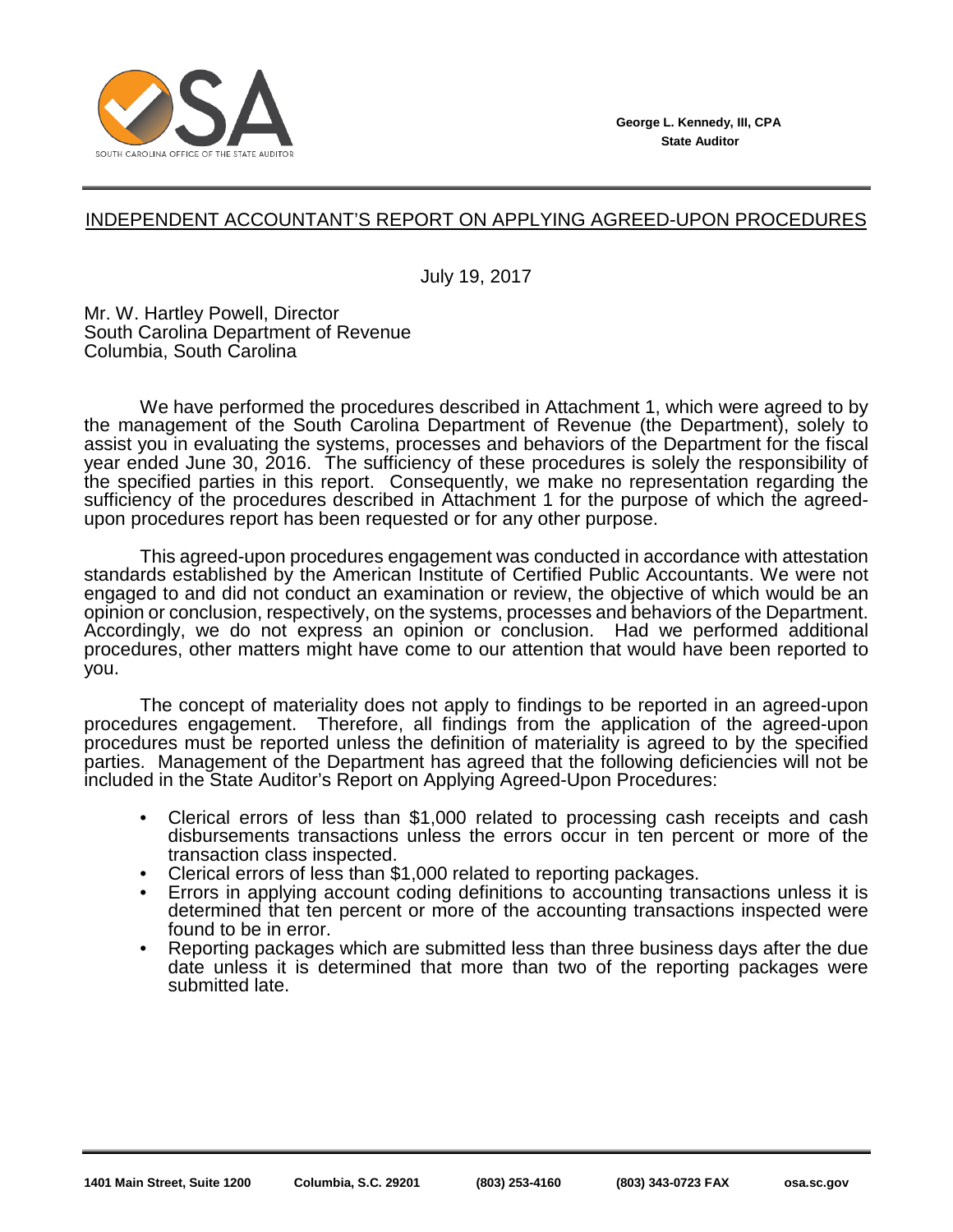Mr. W. Hartley Powell, Director South Carolina Department of Revenue July 19, 2017

This report is intended solely for the information and use of the management of the South Carolina Department of Revenue and is not intended to be and should not be used by anyone other than these specified parties. However, this report is a matter of public record and its distribution is not limited.

George & Kennedy, II

George L. Kennedy, III, CPA State Auditor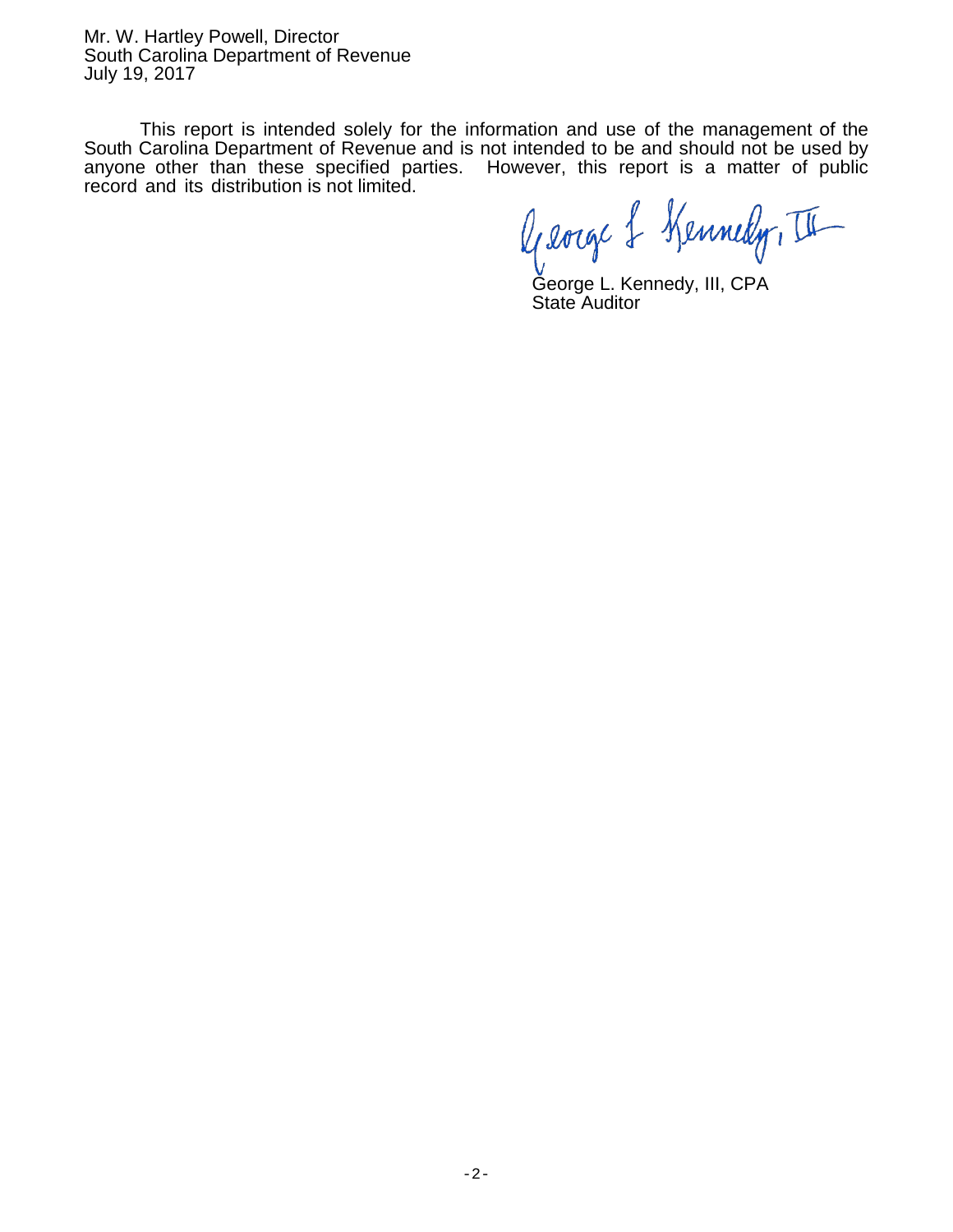## **South Carolina Office of the State Auditor Agreed Upon Procedures Related to the South Carolina Department of Revenue (R44)**

# **Cash Receipts/Revenues**

- 1. Compare current year operating revenues and operating transfers in at the subfund and account level from sources other than State General Fund appropriations to those of the prior year. Obtain and document an understanding of variations over \$20,000,000 and 10% in general funds, \$1,000,000 and 10% in earmarked funds, \$100,000 and 10% in restricted funds as well as any variations noted in federal funds.
- 2. Randomly select fifteen operating revenue transactions and inspect supporting documentation to:
	- Agree transaction amount, date, payor, document number, and account coding to the general ledger.
	- Determine that revenues/receipts were deposited in a timely manner.
	- Ensure that both revenue collections and amounts charged are properly authorized by law.
- 3. Randomly select five operating revenue transactions and inspect supporting documentation to determine that receipts are recorded in the proper fiscal year.

# **Finding**

The date of receipt was not properly documented for three receipt transactions. As a result, we were unable to determine if these receipts were deposited in a timely manner.

## **Management's Response**

The Department agrees that three receipt transactions were not date stamped to document date of receipt. The Department has updated its cash receipts approval procedures to include verifying the date of receipt. The Department has also verified that all FY17 deposits and existing FY18 deposits have the date of receipt documented.

## **Cash Disbursements/Non-Payroll Expenditures**

- 4. Compare current year non-payroll operating expenditures and operating transfers out at the subfund and account level to those of the prior year. Obtain and document an understanding of variations over \$300,000 and 10% in general and earmarked funds, \$2,500 and 10% in restricted funds as well as any variations noted in federal funds.
- 5. Randomly select twenty-five non-payroll operating disbursements and inspect supporting documentation to determine:
	- The transaction is properly completed as required by Department procedures; invoice(s) agree(s) with general ledger as to vendor, amount, number, and date.
	- All supporting documents and approvals required by Department procedures and good business practice are present and agree with the invoice.
	- The transaction is a bona fide expenditure of the Department, properly coded to the general ledger.
	- The disbursement complied with all State laws, rules, and regulations including the State Consolidated Procurement Code, state travel regulations etc.
	- Clerical accuracy / verify proper sales/use tax.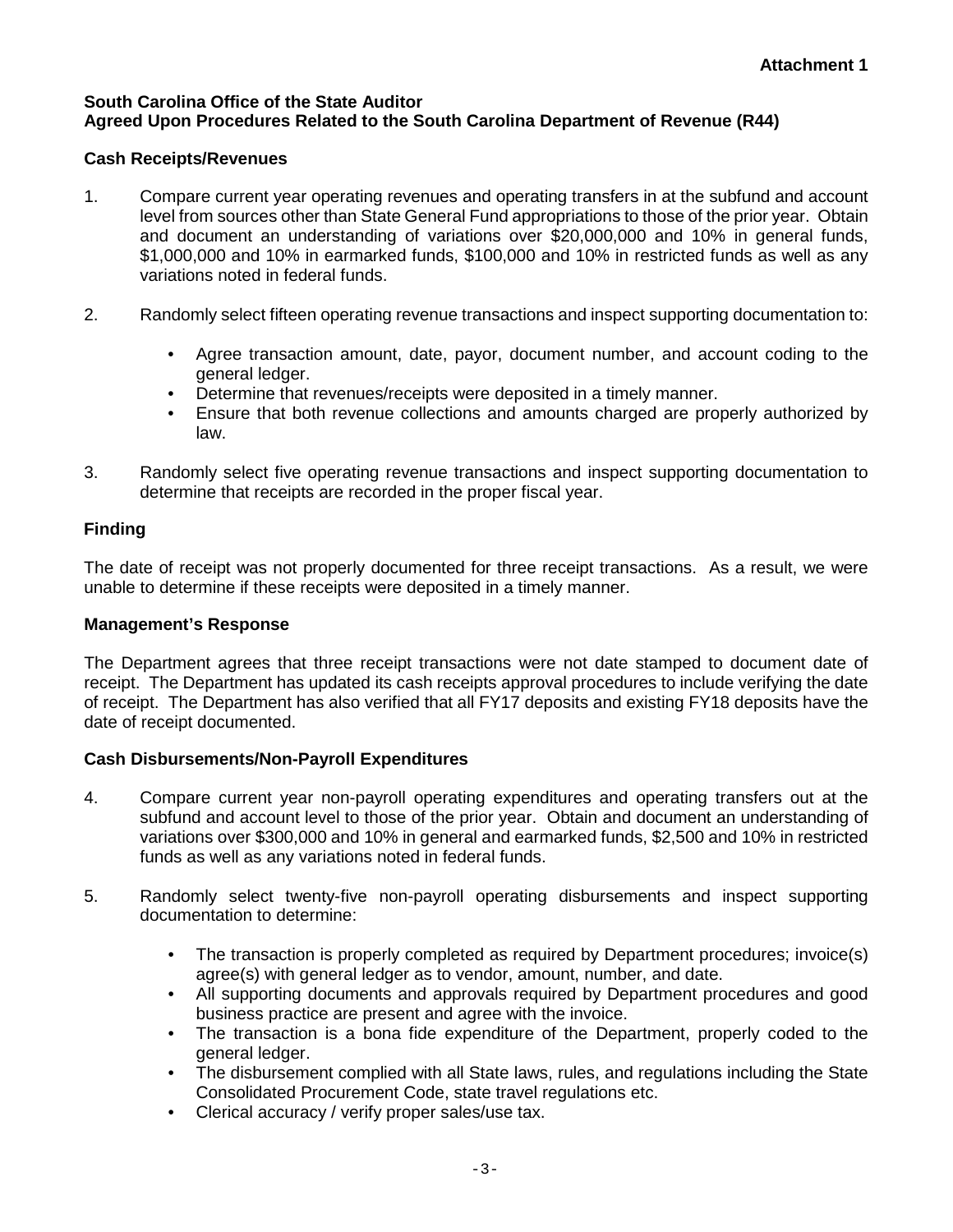# **Cash Disbursements/Non-Payroll Expenditures (Continued)**

Haphazardly select one federally funded cash disbursement/non-payroll operating expenditure and inspect supporting documentation to determine:

- Charges are necessary and reasonable for the proper administration of the program, incurred during the approved grant period, given consistent accounting treatment (as other transactions above) and applied uniformly to both federally assisted and other activities of the recipient.
- 6. Randomly select twenty-five non-payroll operating disbursements and inspect supporting documentation to determine that disbursements are recorded in the proper fiscal year.

We found no exceptions as a result of these procedures.

## **Payroll**

- 7. Compare current year payroll expenditures at the subfund and account level to those of the prior year. Obtain an understanding of variations over \$300,000 and 10% in general and earmarked funds, \$2,500 and 10% in restricted funds as well as any variations noted in federal funds.
- 8. Randomly select twenty-five bonus pay disbursements authorized by the 2015-2016 Supplemental Appropriations to determine:
	- The employee is a permanent state employee in a full-time equivalent position who has been in continuous state service for at least six months prior to July 1, 2015.
	- The employee does not make more than \$100,000 annually.
	- Bonus pay was split between funds according to the ratio of the employee's base salary and/or paid from the employee's approved funding source.
- 9. Randomly select nineteen employees hired during the fiscal year to determine if they were added to the payroll in accordance with the Department's policies and procedures and that their first pay check was properly calculated in accordance with applicable State law.
- 10. Randomly select eighteen employees who terminated employment during the fiscal year to determine if they were removed from the payroll in accordance with the Department's policies and procedures, that the employee's last pay check was properly calculated and that the employee's leave payout was properly calculated in accordance with applicable State law.
- 11. Compare the percentage change in personal service expenditures to the percentage change in employer contributions expenditures. Obtain an explanation of changes of +/- 10%.
- 12. Compute the percentage distribution of fringe benefit expenditures by fund source and compare to the actual distribution of recorded personal service expenditures by fund source. Obtain an explanation of changes of +/- 10%.

We found no exceptions as a result of these procedures.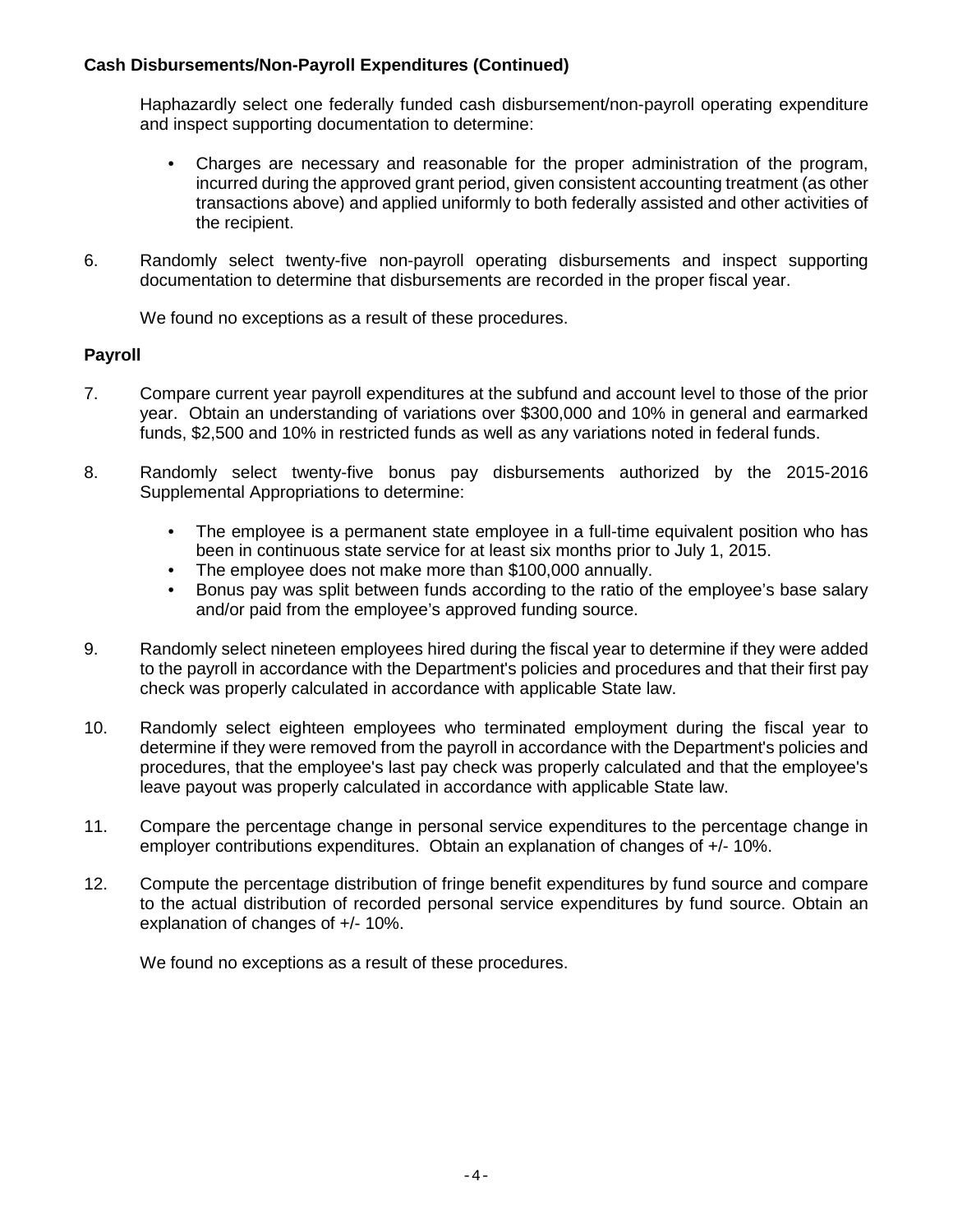### **Journal Entries and Transfers**

- 13. Randomly select twenty-two non-recurring journal entries and three transfers for the fiscal year to:
	- Trace postings to the general ledger, confirming amounts agree with supporting documentation.
	- Confirm transaction is properly approved.
	- Inspect supporting documentation to confirm the purpose of the transaction.

We found no exceptions as a result of these procedures.

#### **Appropriation Act**

- 14. Complete the Appropriation Act work program provided to management noting areas of noncompliance, if any.
- 15. Confirm compliance with Department-specific state provisos by inquiring with management and observing supporting documentation.

We found no exceptions as a result of these procedures.

#### **Reporting Packages**

- 16. Obtain copies of fiscal year end reporting packages submitted to the Office of the State Comptroller General (CG). Inspect the Master Reporting Package Checklist to determine whether required supplemental information and appropriate reporting packages were prepared and submitted by the due date established by the CG's Reporting Policies and Procedures Manual.
- 17. In addition to the procedure above, we will perform the following:
	- Cash and Investments Reporting Package
		- o Determine if responses are reasonable/accurate based on inspection of the SCEIS general ledger and the SCEIS Yearend Rptg – Cash and Investments report. In addition, determine if amounts agree to State Treasurer's Office Composite Bank Account reports and year end reconciliations.
	- Prepaid Expenses Reporting Package
		- o Determine if amounts agree to the SCEIS Yearend Rptg Prepaid Expenses report. In addition, haphazardly select five prepaid expenses to determine if the amounts were properly classified, calculated and reported based on inspection of the SCEIS general ledger, invoices, and Department prepared reports/spreadsheets.
	- Operating Leases Reporting Package
		- o Determine if amounts agree to the SCEIS general ledger, the SCEIS Operating Leases Expense w/ Vendor report, and/or Department prepared reports/spreadsheets. In addition, based on inspection of invoices and lease agreements, determine if rental payments were properly classified, coded, and calculated by inspecting the following reported amounts: (1) Five haphazardly selected contingent rental payments; (2) All property operating leases; (3) Five haphazardly selected equipment operating leases; and (4) One haphazardly selected payment for each vendor included in the remaining rental payment classifications (Payments for Supplies and Other Billing Charges and Other Adjustments).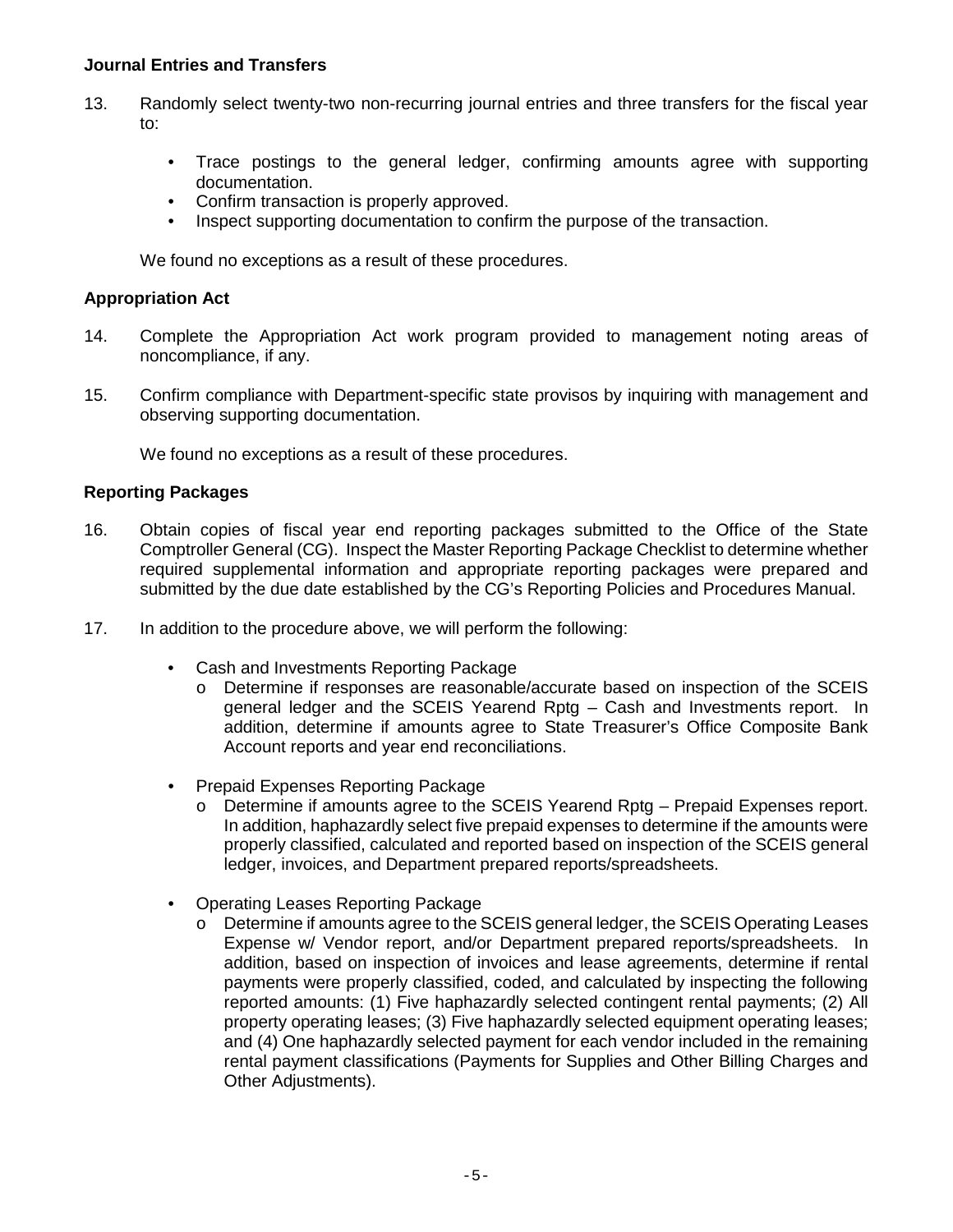# **Reporting Packages (Continued)**

- Litigation Reporting Package
	- o Determine if responses are reasonable/accurate based on inspection of the SCEIS general ledger. In addition, haphazardly select five litigation cases to determine if responses and amounts from related supplemental information are reasonable/accurate based on inspection of the case file.
- Miscellaneous Commitments Reporting Package
	- o Determine if responses and amounts are reasonable/accurate based on inspection of invoices and/or contractual agreements.
- Subsequent Events Questionnaire
	- o Determine if responses and any related supplemental information are reasonable/accurate based on inspection of the SCEIS general ledger, invoices, and/or Department prepared reports/spreadsheets.

## **Findings**

The future minimum payments for two lease agreements were not correctly reported on the Operating Leases Future Minimum Payment Schedule. As a result, the future minimum payments for fiscal years 2019 and 2022 through 2026 were overstated by \$14,661 and \$2,400, respectively.

The remaining commitment amount reported for one contractual agreement was overstated by \$1,340 on the Significant Miscellaneous Commitments Form.

#### **Management's Response**

The Department agrees with the findings related to the Operating Leases and Significant Miscellaneous Commitments Reporting Packages.

In regards to the Operating Leases Reporting Package, the procedures for reviewing this package have been updated to include a full review of all lease agreements. This additional review will include the expiration date, payment frequency and periodic payment amount. Also, any analysis completed in a previous year will be thoroughly reviewed during the current year.

In regards to the Significant Miscellaneous Commitments Reporting Package, additional verifications were added to the procedures to ensure that all payments to a contracted vendor were included in the analysis. These procedures were implemented in the FY17 submission of this Reporting Package.

#### **Composite Reservoir Accounts**

- 18. We confirmed with the Department their use of composite reservoir accounts.
- 19. Obtain fiscal year reconciliations for each composite reservoir account and for each year end reconciliation, perform the following procedures:
	- Determine the selected reconciliations were timely performed, properly documented in accordance with State regulations, and mathematically correct.
	- Agree applicable amounts from reconciliations to the Department's internal tax systems.
	- Agree applicable amounts from reconciliations to the State Treasurer's Office monthly reports.
	- Determine if reconciling differences were adequately explained and properly resolved and agree the lesser of five or 100% of reconciling items to bank statements and/or other Department maintained supporting documentation.
	- Determine if necessary adjusting entries were made in the accounting records.